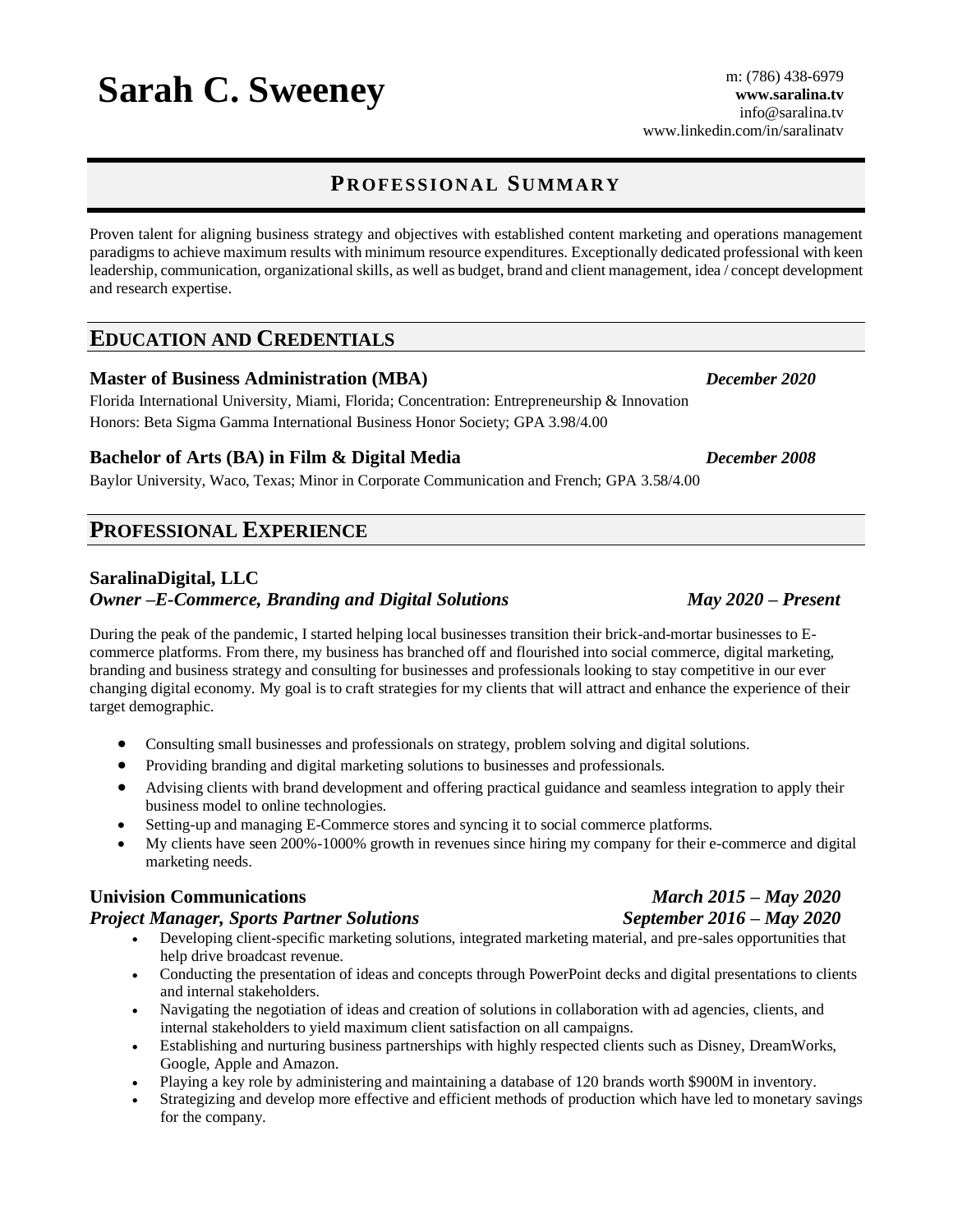• Perform as the liaison between account executives, editorial teams and broadcast counterparts to drive custom and off-the-shelf sponsorship opportunities for advertising partners, providing result-oriented success.

### *Assistant Director, Technical Operations March 2015 - September 2016*

- Orchestrated the delivery of live television productions by "calling the shots" to the production crew.
- Evaluated, revised, and corrected the content of all new elements and production activities.
- Supervised and facilitated production elements, including graphic, music, and all-over related presentation elements.

### **Imagina Studios, ESPN, Miami, Florida,** *November 2011 - March 2015*

#### *Production Coordinator*

- Oversaw the coordination of operation logistics relevant to ESPN needs.
- Monitored and provided direction to technical production staff and supervised productions.
- Performed the recordkeeping of financial values and day-to-day technical/administrative journals utilized for accounting and payroll purposes.

### **ESPN, Miami, Florida** *August 2011 - November 2011*

#### *Production Coordinator*

- Managed communication with ESPN stakeholders and partners to coordinate show production and deliverables.
- Served as liaison between the company, external partners and show guests.

#### **Socialite Marketing, San Antonio, Texas** *August 2010 - August 2011 Digital Media Marketing Coordinator*

- Devised and conceptualized effective marketing strategies to bring in new clients.
- Directed and spearheaded campaigns via social networking sites.
- Oversaw the planning and organization of mixers, fundraisers, and fashion shows.

### **ABC News Magazines, New York, New York** *July 2008- January 2009*

#### *Undergraduate Associate*

• Conducted research and the copywriting of stories for ABC 20/20 news specials.

## **SERVICE & LEADERSHIP**

• VP of Marketing- Beta Sigma Gamma Executive Board- FIU Chapter 2020 - 2020 • Inspiring Future Mentors Program – FIU 2020 – 2020 • FIU Student Hustlers Member – FIU Startup 2020- 2020 • Member of Prospanica Association – South Florida Chapter 2020 - Present • Member of Association of Latino Professionals for America 2020 - Present • Philanthropic Missions for Disadvantaged Communities in Colombia 2014 - Present • Casa de Jesus - Visual Media Director 2012 - 2018 • Disney VoluntEAR - ABC News Volunteer 2008 - 2009 • Vice President - Baylor University Hispanic Student Association 2006 - 2008 • Clasped Hands in Service Community Service Sorority 2007 - 2008

# **AWARDS, CERTIFICATES AND HONORS**

- Harvard University Contract Law Certification
- IBM Enterprise Design Thinking Practitioner
- Lean Six Sigma Yellow Belt Certification
- LinkedIn Market Research Foundations
- Miss Independence of Colombia 2010 Pageant Winner.
- Beta Sigma Gamma International Honor Business Society